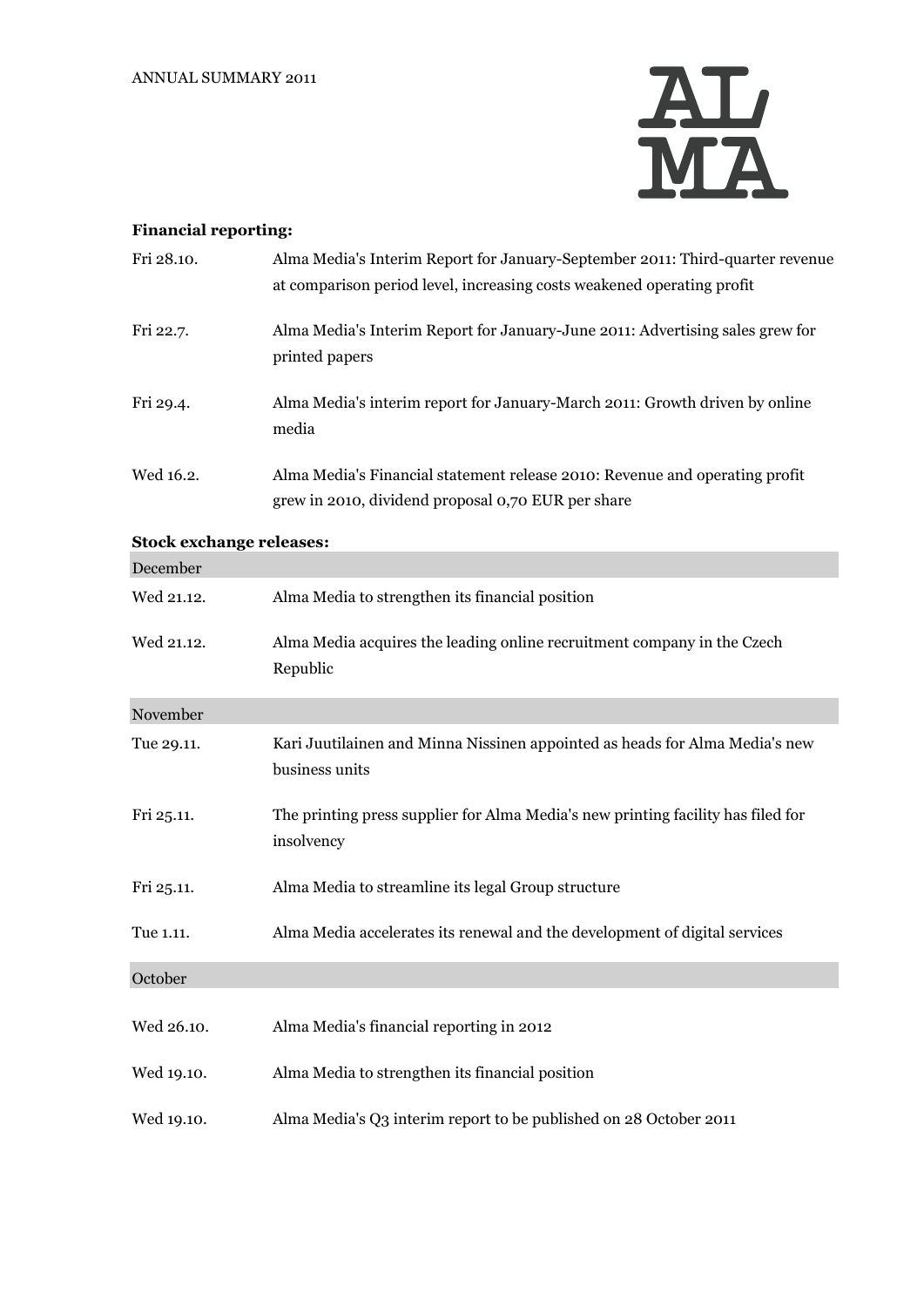

| September |                                                                                                                                                |
|-----------|------------------------------------------------------------------------------------------------------------------------------------------------|
| Wed 21.9. | Alma Media appeals against the Regional State Administrative Agency's decision<br>to adjudge a special audit                                   |
| August    |                                                                                                                                                |
| Wed 24.8. | The Regional State Administrative Agency for Southern Finland partially<br>approved Herttaässä's application for a special audit on Alma Media |
| July      |                                                                                                                                                |
| Thu 14.7. | Alma Media's Q2 interim report to be published on Friday, July 22, 2011                                                                        |
| Fri 1.7.  | Pekka Heinänen named Alma Media's new Vice President, Human Resources                                                                          |
| June      |                                                                                                                                                |
| Tue 28.6. | The finishing system of Alma Media's new printing facility to be supplied by Ferag<br>AG                                                       |
| Thu 16.6. | Alma Media's right to use Etuovi.com trademark in online services confirmed                                                                    |
| Mon 13.6. | Cooperation negotiations within Alma Media's printing and distribution<br>operations completed                                                 |
| May       |                                                                                                                                                |
| Tue 24.5. | District Court dismissed the charge regarding discrimination at work against Kai<br>Telanne, Alma Media's President and CEO                    |
| Tue 17.5. | The increase of Alma Media Corporation's share capital based on option<br>programme 2006B                                                      |
| Mon 9.5.  | Share subscription price with stock options 2009C and market value of stock<br>options 2009C                                                   |
| April     |                                                                                                                                                |
| Wed 20.4. | Alma Media's Q1 interim report to be published on 29 April 2011                                                                                |
| Mon 18.4. | Correction to the stock exchange release of March 23, 2011 regarding the increase<br>of share capital                                          |